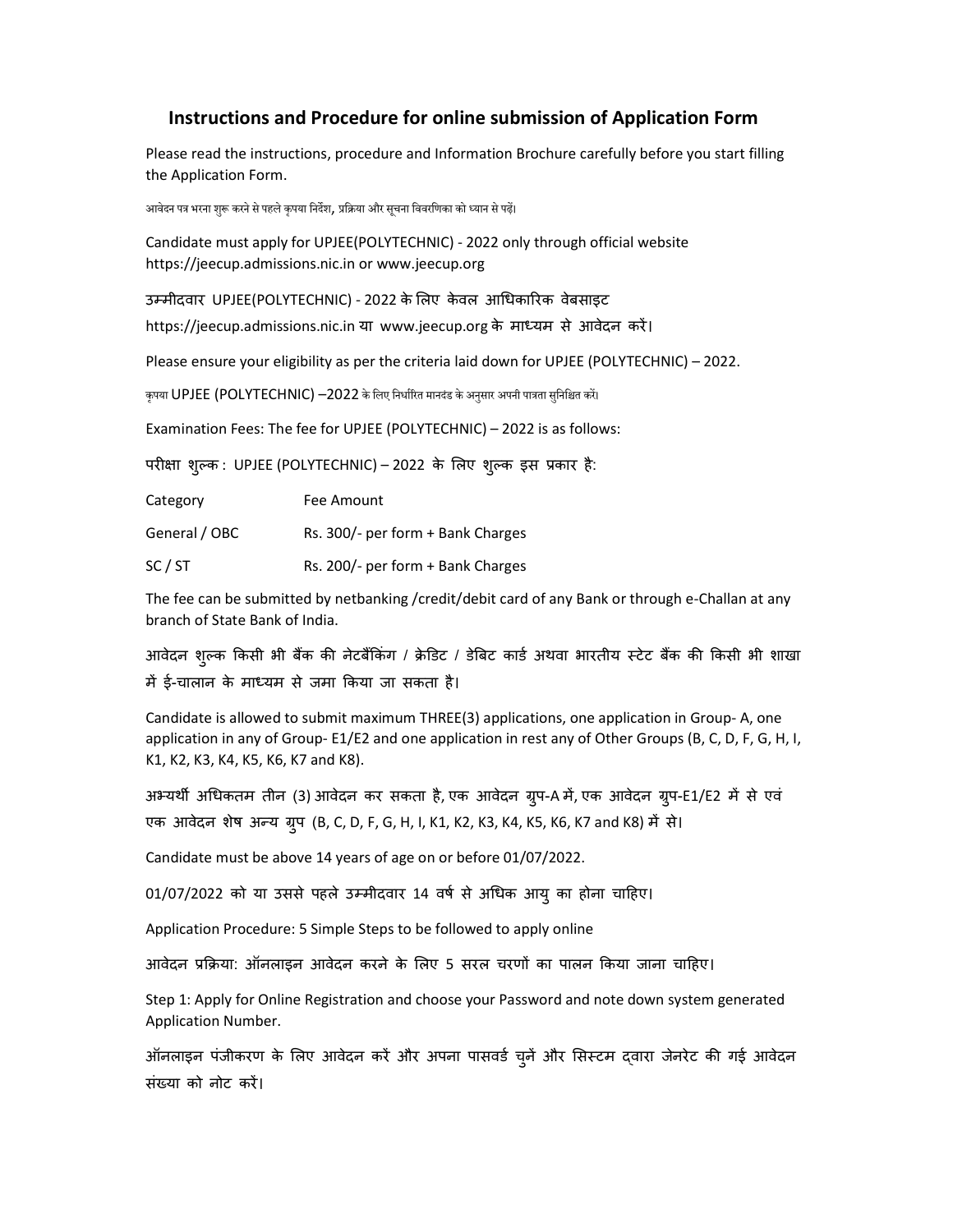The candidate should fill all the details while filling the Online Registration Form and also required to create PASSWORD and enter captcha. After successful submission of the data, Application number will be generated and it will be used to complete the remaining Steps of the Application Form and also required for all future correspondence. For subsequent logins, candidate will be able to login directly with his/her respective system generated Application Number and chosen Password.

उम्मीदवार को ऑनलाइन पंजीकरण फॉर्म भरते समय सभी विवरणों को भरें और पासवर्ड और कैप्चा प्रवेश करने की आवश्यकता है। डेटा जमा करने के बाद, आवेदन संख्या उत्पन्न की जाएगी और इसका उपयोग आवेदन पत्र के शेष चरणों को पूरा करने के लिए किया जाएगा और भविष्य के सभी पत्राचार के लिए भी आवश्यक होगा। बाद के लॉग-इन के लिए, उम्मीदवार सीधे अपने संबंधित सिस्टम जेनरेट किए गए एप्लिकेशन नंबर और चुने गए पासवर्ड से लॉगिन कर पाएंगे।

Step 2: Fill Online Application Form and candidate needs to fill up other personal information and choose examination city.

ऑनलाइन आवेदन पत्र भरें और उम्मीदवार को अन्य व्यक्तिगत जानकारी भरने और परीक्षा शहर चुनने की जरूरत है।

Step 3: Upload Scanned Images of Photograph and Signature:

फोटो और हस्ताक्षर की स्कैन छवि अपलोड करें:

The scanned images of photograph and Signature should be in jpg/jpeg format only.

फोटोग्राफ और हस्ताक्षर का इंप्रेशन की स्कैन छवियों को केवल jpg/jpeg प्रारूप में होना चाहिए।

Size of the photo image must be greater than 10 kb and less than 200 kb.

तस्वीर की छवि का आकार 10 केबी से अधिक और 200 केबी से कम होना चाहिए।

Size of the signature image must be greater than 4 kb and less than 30 kb.

हस्ताक्षर छवि का आकार 4 केबी से अधिक और 30 केबी से कम होना चाहिए।

Dimension of photograph image should be 3.5 cm(width) x 4.5 cm(Height) only.

तस्वीर की छवि का आकार 3.5 सेमी (चौड़ाई) x 4.5 सेमी (ऊंचाई) होना चाहिए।

Dimension of signature image should be 3.5 cm(length) x 1.5 cm(Height) only.

हस्ताक्षर छवि का आकार 3.5 सेमी (लंबाई) x 1.5 सेमी (ऊंचाई) होना चाहिए।

Step 4: Pay Examination Fee by netbanking/credit/debit card of State Bank of India / ICICI Bank or through e-Challan at any branch of State Bank of India:

Payment by netbanking/Debit/Credit Card: The candidate has to select Netbanking/Debit/Credit Card option to pay the application fee and follow the online instruction to complete the payment of fee. After successful payment, candidate will be able to print the acknowledgment Page. In case the acknowledgment page is not generated after payment of fee then the transaction is cancelled and amount will be refunded to the candidate account and however the candidate has to make another transaction till the Acknowledgment Page is not generated.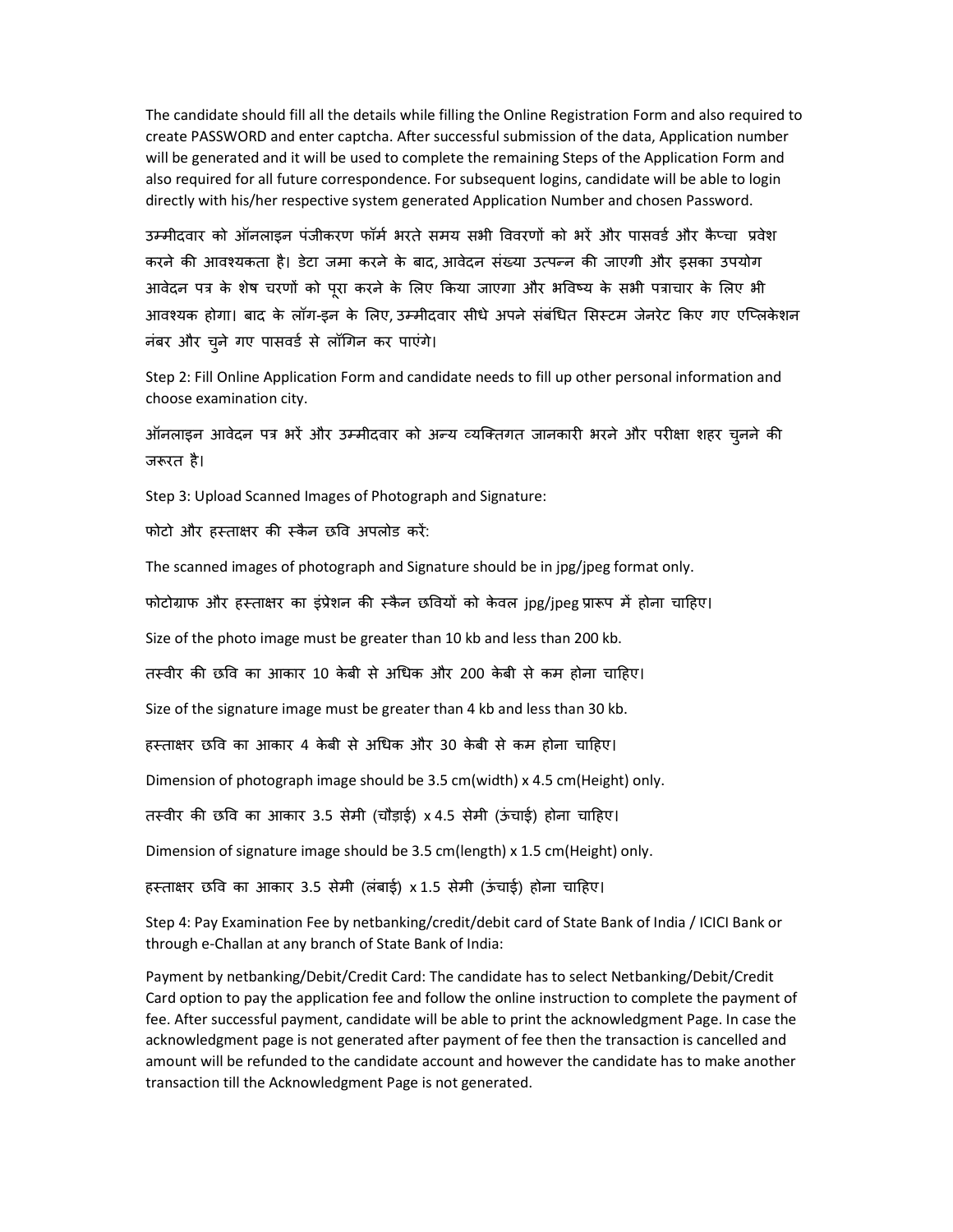स्टेट बैंक ऑफ इंडिया / आईसीआईसीआई बैंक के नेटबैंकिंग / क्रेडिट / डेबिट कार्ड दवारा या भारतीय स्टेट बैंक की किसी भी शाखा में ई-चालान के माध्यम से परीक्षा शुल्क का भुगतान करें : नेटबैंकिंग / डेबिट / क्रेडिट कार्ड द्वारा भ्गतान: उम्मीदवार को आवेदन शुल्क का भुगतान करने के लिए नेटबैंकिंग / डेबिट / क्रेडिट कार्ड विकल्प चुनना होगा और शुल्क का भुगतान करने के लिए ऑनलाइन निर्देश का पालन करना होगा। सफल भुगतान के बाद, उम्मीदवार पावती पृष्ठ प्रिंट कर सकेंगे। यदि पावती पृष्ठ का भृगतान श्ल्क के बाद उत्पन्न नहीं होता है तो लेनदेन रदद कर दिया जाता है और उम्मीदवार के खाते में राशि लौटा दी जाती है, लेकिन उम्मीदवार को एक और लेनदेन करना पड़ता है जब तक कि पावती पृष्ठ तैयार नहीं हो जाता।

Payment by e-challan: The candidate has to deposit the application fee through e-Challan mode. As soon as he/she selects, an e-Challan will be generated containing specific details of the candidate along with amount to be paid. The candidate has to take a printout of the same and take it to the nearest branch of the bank for making payment. After the confirmation of fee deposited from Bank/JEECUP, the candidate will be able to print the Acknowledgment Page. In case the Acknowledgment Page is not generated, the candidate should contact the concerned branch to update his/her transaction.

चालान दवारा भुगतान: उम्मीदवार को ई-चालान के माध्यम से आवेदन शुल्क जमा करना होगा। जैसे ही वह चयन करता है, एक ई-चालान का भुगतान किया जाएगा जिसमें राशि का भुगतान करने के लिए उम्मीदवार के विशिष्ट विवरण होंगे। उम्मीदवार को उसी का प्रिंटआउट लेना होगा और इसे भुगतान करने के लिए बैंक की निकटतम शाखा में ले जाना होगा। बैंक / JEECUP से जमा शुल्क की पुष्टि के बाद, उम्मीदवार पावती पृष्ठ प्रिंट करने में सक्षम होंगे। अगर पावती पृष्ठ प्राप्त नहीं किया जाता है, तो उम्मीदवार अपने संबंधित लेनदेन को अदयतन करने के लिए संबंधित शाखा से संपर्क करना चाहिए।

NOTE: The Candidate will be able to modify/correct the particulars before the payment of fees. Once the payment of fee has been made / e-Challan downloaded, candidate particulars cannot be edited.

नोट : उम्मीदवार फीस के भुगतान से पहले विवरणों को संशोधित / सही कर पाएंगे। शुल्क का भुगतान / ई-चालान डाउनलोड करने के बाद, उम्मीदवार के विवरण संपादित नहीं किए जा सकते।

Step 5: Download Confirmation Page for future reference and keep it safe.

भविष्य के संदर्भ के लिए पुष्टि पृष्ठ डाउनलोड करें और इसे सुरक्षित रखें।

Important Instruction about PASSWORD

I. During online form filling, candidate will be required to choose PASSWORD and Security Question and its Answer. Candidate is advised to record/remember their password for all future logins.

ऑनलाइन फ़ॉर्म भरने के दौरान, उम्मीदवार को पासवर्ड और सुरक्षा प्रश्न और उसका जवाब चुनना होगा। उम्मीदवार को सलाह दी जाती है कि वे भविष्य के सभी लॉगिनों के लिए अपना पासवर्ड रिकॉर्ड / याद रखें।

II. For subsequent logins, candidate will be able to login directly with their respective system generated Application Number and the chosen Password.

बाद के लॉगिन के लिए, उम्मीदवार सीधे अपने संबंधित सिस्टम द्वारा बनाए गए आवेदन संख्या और चुने हुए पासवर्ड से सीधे प्रवेश कर पाएंगे।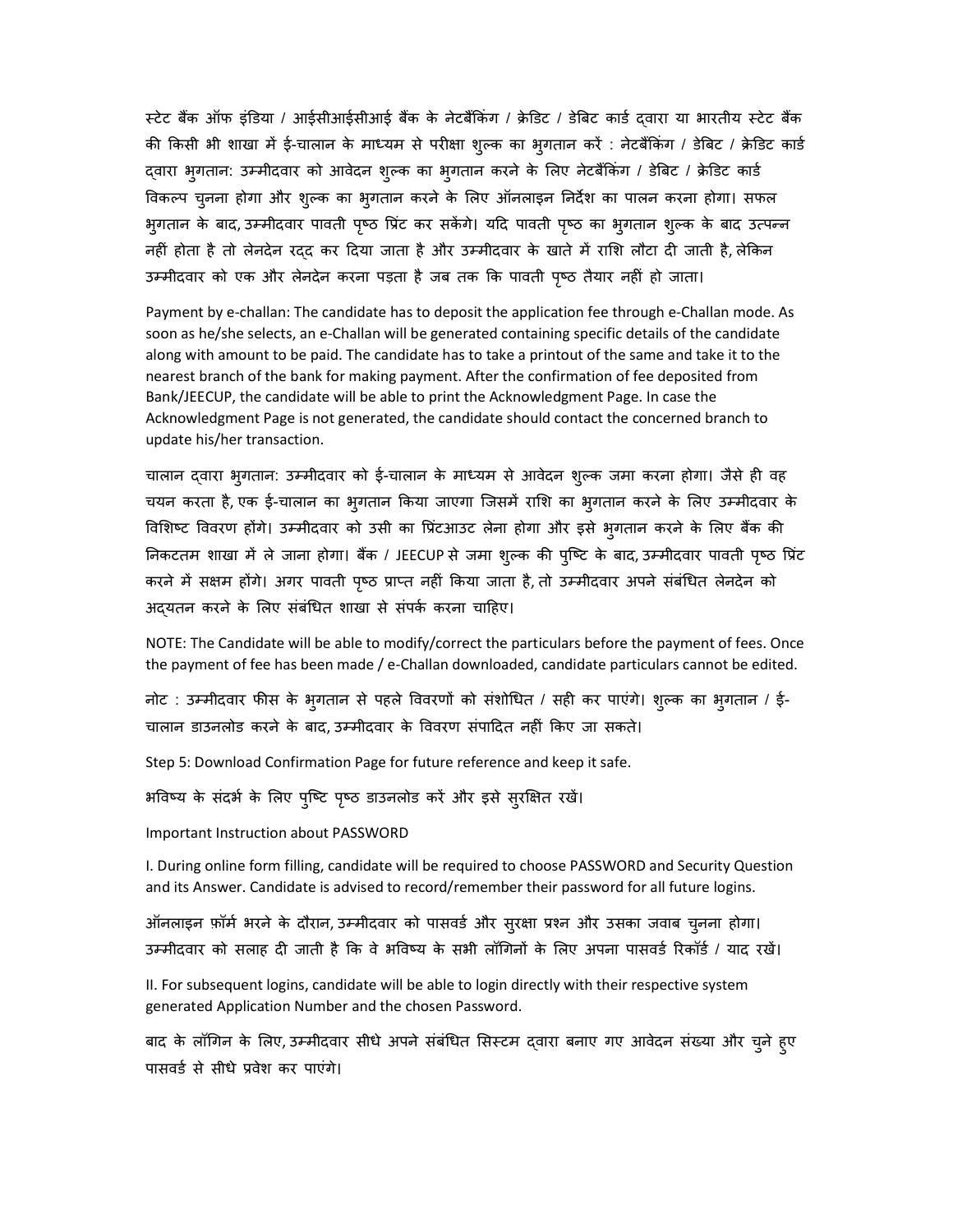III. Candidate is advised not to disclose or share their password with anybody. Neither JEECUP nor NIC will be responsible for violation or misuse of the password of a candidate.

उम्मीदवार को सलाह दी जाती है कि वे अपने पासवर्ड का किसी के साथ खुलासा न करें। किसी भी उम्मीदवार के पासवर्ड के उल्लंघन या द्रुपयोग के लिए न तो JEECUP और न ही एनआईसी जिम्मेदार होगा।

IV. Candidate can change his/her passwords after login, if desired.

यदि वांछित हो तो उम्मीदवार लॉगिन के बाद अपने पासवर्ड बदल सकता है

V. Candidate should remember to log out at the end of their session so that the particulars of the candidate cannot be tampered or modified by unauthorized persons.

उम्मीदवार को अपने सत्र के अंत में लॉग आउट करने के लिए याद रखना चाहिए ताकि उम्मीदवार के विवरण में अनधिकृत व्यक्तियों द्वारा छेड़छाड़ या संशोधित नहीं किया जा सके।

How to reset your Password: The following options are available to reset Password:

अपना पासवर्ड रीसेट कैसे करें: पासवर्ड रीसेट करने के लिए निम्नलिखित विकल्प उपलब्ध हैं:

a. Using Security Question & its Answer you chosen during Form filling.

फॉर्म भरने के दौरान आपके दवारा चुने गए सुरक्षा प्रश्न और इसका उत्तर का उपयोग करना।

b. Using a verification code sent via text message (SMS) to your Registered Mobile No.

अपने पंजीकृत मोबाइल नंबर पर पाठ संदेश (एसएमएस) के माध्यम से भेजे गए सत्यापन कोड का उपयोग करना।

c. Using a reset link sent via Email to your Registered Email address.

ईमेल के माध्यम से आपके पंजीकृत ईमेल पते पर भेजे गए रीसेट लिंक का उपयोग करना

All correspondence related to UPJEE(POLYTECHNIC) - 2021 should be addressed to:

UPJEE(POLYTECHNIC) - 2022 से संबंधित सभी पत्राचार को संबोधित किया जाना चाहिए।

The Secretary,

Joint Entrance Examination Council, Uttar Pradesh,

1, Guru Govind Singh Marg, Charbagh,

Lucknow (U.P.) - 226001

The application no. printed on the computer generated Acknowledgement Page must be mentioned in all such correspondences. It is therefore essential to note down the application number printed on the Acknowledgement Page.

आवेदन पत्र संख्या सभी पत्र-व्यवहार में मुद्रित किया जाना चाहिए। इसलिए आवेदक पृष्ठ पर मुद्रित आवेदन संख्या को नोट करना आवश्यक है

Helpline Nos. - 0522-2630106, 2630667, 2630695, 2636589, 2630678 (from 10.00 AM to 05.00 PM on all working days) e-mail- jeecuphelp@gmail.com.